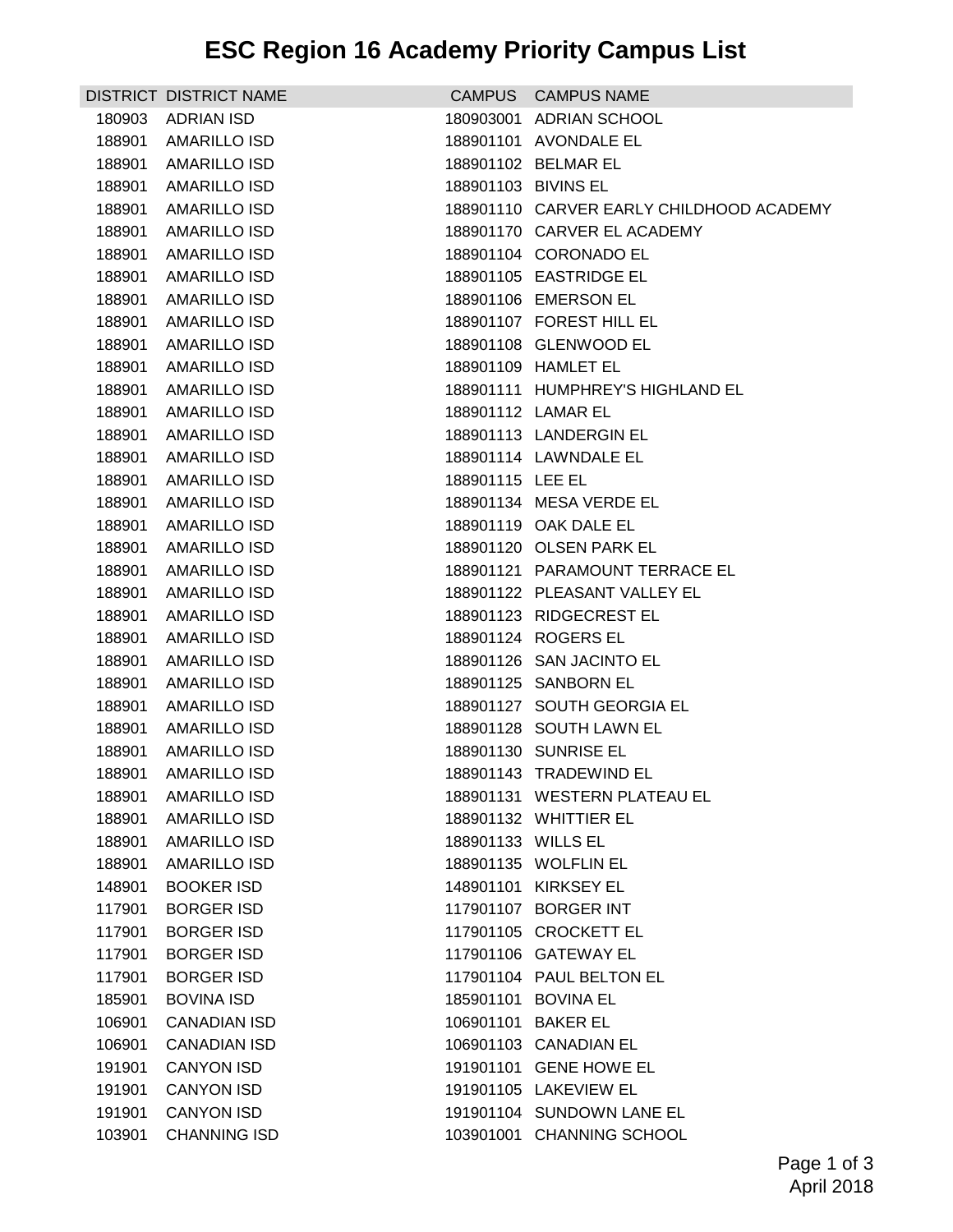|                  | DISTRICT DISTRICT NAME                  |                    | CAMPUS CAMPUS NAME                                  |
|------------------|-----------------------------------------|--------------------|-----------------------------------------------------|
| 038901           | <b>CHILDRESS ISD</b>                    |                    | 038901102 CHILDRESS EL                              |
| 065901           | <b>CLARENDON ISD</b>                    |                    | 065901101 CLARENDON EL                              |
| 006902           | <b>CLAUDE ISD</b>                       |                    | 006902101 CLAUDE EL                                 |
| 056901           | DALHART ISD                             |                    | 056901104 DALHART EL                                |
| 056901           | DALHART ISD                             |                    | 056901105 DALHART INT                               |
| 148905           | DARROUZETT ISD                          |                    | 148905101 DARROUZETT SCHOOLS                        |
| 035901           | DIMMITT ISD                             |                    | 035901041 DIMMITT MIDDLE                            |
| 035901           | <b>DIMMITT ISD</b>                      |                    | 035901102 RICHARDSON EL                             |
| 171901           | DUMAS ISD                               |                    | 171901101 CACTUS EL                                 |
| 171901           | DUMAS ISD                               |                    | 171901106 DUMAS INT                                 |
| 171901           | <b>DUMAS ISD</b>                        |                    | 171901105 GREEN ACRES EL                            |
| 171901           | <b>DUMAS ISD</b>                        |                    | 171901103 HILLCREST EL                              |
| 171901           | <b>DUMAS ISD</b>                        |                    | 171901102 MORNINGSIDE EL                            |
| 171901           | <b>DUMAS ISD</b>                        |                    | 171901104 SUNSET EL                                 |
| 185902           | <b>FARWELL ISD</b>                      |                    | 185902101 FARWELL EL                                |
| 148902           | <b>FOLLETT ISD</b>                      |                    | 148902001 FOLLETT SCHOOL                            |
| 185903           | <b>FRIONA ISD</b>                       |                    | 185903101 FRIONA EL                                 |
| 185903           | <b>FRIONA ISD</b>                       |                    | 185903102 FRIONA PRI                                |
| 098901           | <b>GRUVER ISD</b>                       |                    | 098901101 GRUVER EL                                 |
| 098901           | <b>GRUVER ISD</b>                       |                    | 098901041 GRUVER J H                                |
| 219901           | <b>HAPPY ISD</b>                        |                    | 219901101 HAPPY EL                                  |
| 035902           | <b>HART ISD</b>                         | 035902001 HART ISD |                                                     |
| 103902<br>065902 | <b>HARTLEY ISD</b><br><b>HEDLEY ISD</b> |                    | 103902001 HARTLEY SCHOOL<br>065902001 HEDLEY SCHOOL |
| 059901           | <b>HEREFORD ISD</b>                     |                    | 059901101 AIKMAN EL                                 |
| 059901           | <b>HEREFORD ISD</b>                     |                    | 059901102 BLUEBONNET EL                             |
| 059901           | <b>HEREFORD ISD</b>                     |                    | 059901104 NORTHWEST EL                              |
| 059901           | <b>HEREFORD ISD</b>                     |                    | 059901106 TIERRA BLANCA EL                          |
| 059901           | <b>HEREFORD ISD</b>                     |                    | 059901103 WEST CENTRAL EL                           |
| 148903           | <b>HIGGINS ISD</b>                      |                    | 148903001 HIGGINS SCHOOL                            |
| 188903           | HIGHLAND PARK ISD                       |                    | 188903101 HIGHLAND PARK EL                          |
| 242905           | <b>KELTON ISD</b>                       |                    | 242905001 KELTON SCHOOL                             |
| 219905           | <b>KRESS ISD</b>                        |                    | 219905101 KRESS EL                                  |
| 185904           | <b>LAZBUDDIE ISD</b>                    |                    | 185904001 LAZBUDDIE SCHOOL                          |
| 090902           | <b>LEFORS ISD</b>                       |                    | 090902001 LEFORS SCHOOL                             |
| 090903           | <b>MCLEAN ISD</b>                       |                    | 090903001 MCLEAN SCHOOL                             |
| 096904           | <b>MEMPHIS ISD</b>                      |                    | 096904101 AUSTIN EL                                 |
| 096904           | <b>MEMPHIS ISD</b>                      |                    | 096904103 TRAVIS EL                                 |
| 090904           | <b>PAMPA ISD</b>                        |                    | 090904105 LAMAR EL                                  |
| 090904           | PAMPA ISD                               |                    | 090904107 TRAVIS EL                                 |
| 090904           | PAMPA ISD                               |                    | 090904108 WILSON EL                                 |
| 179901           | PERRYTON ISD                            |                    | 179901103 EDWIN F WILLIAMS INT                      |
| 179901           | PERRYTON ISD                            |                    | 179901102 JAMES L WRIGHT EL                         |
| 179901           | PERRYTON ISD                            |                    | 179901101 PERRYTON KINDER                           |
| 098903           | PRINGLE-MORSE CISD                      |                    | 098903101 PRINGLE-MORSE EL-J H                      |
| 188902           | <b>RIVER ROAD ISD</b>                   |                    | 188902101 ROLLING HILLS EL                          |